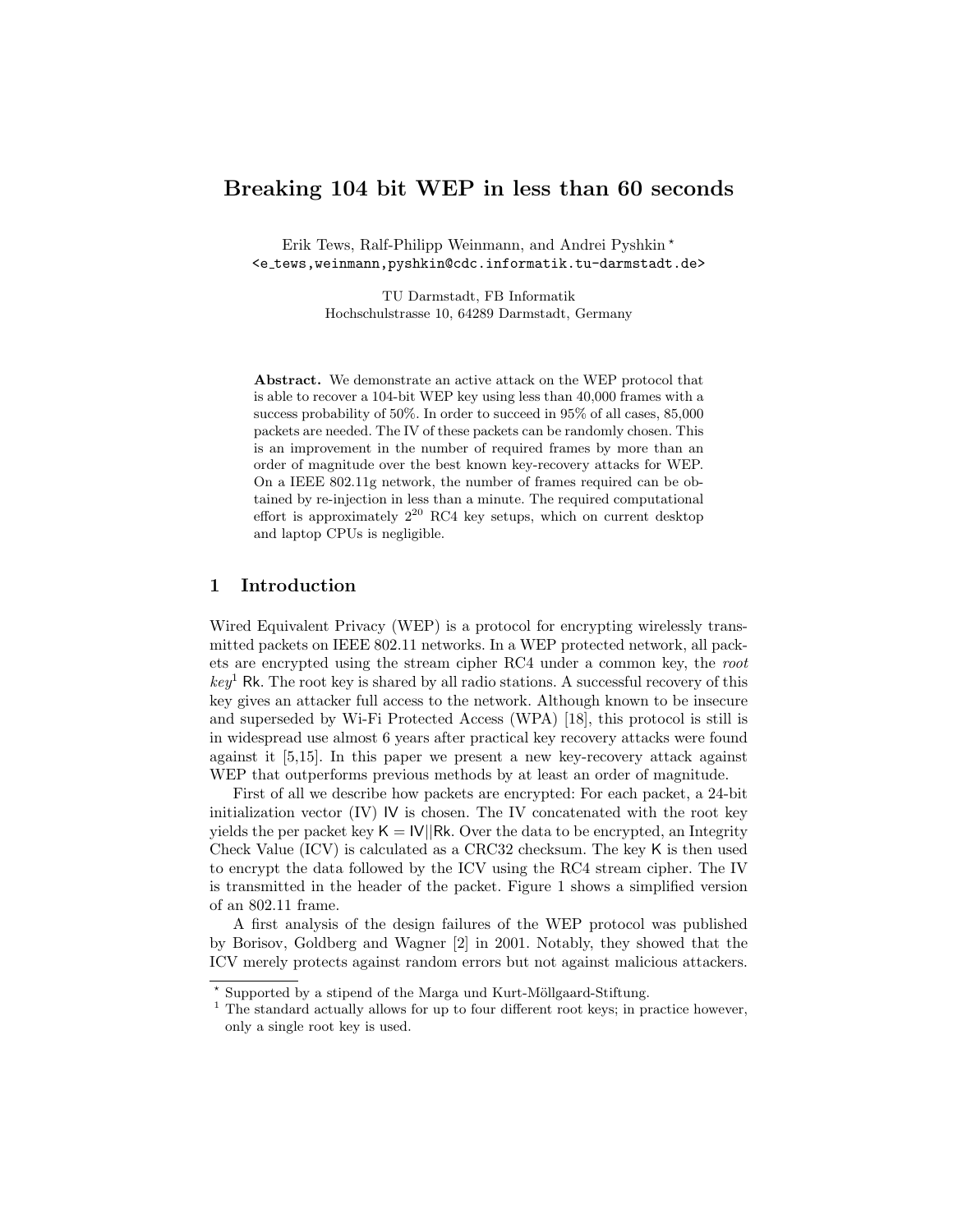Fig. 1. A 802.11 frame encrypted using WEP



Furthermore, they observed that old IV values could be reused, thus allowing to inject messages. In the same year, Fluhrer, Mantin and Shamir presented a related-key ciphertext-only attack against RC4 [5]. In order for this attack to work, the IVs need to fulfill a so-called "resolved condition". This attack was suspected to be applicable to WEP, which was later demonstrated by Stubblefield et al [15]. Approximately 4 million different frames need to be captured to mount this attack. Vendors reacted to this attack by filtering IVs fulfilling the resolved condition, so-called "weak IVs'. This countermeasure however proved to be insufficient: In 2004, a person using the pseudonym KoreK posted a family of statistical attacks against WEP that does not need weak IVs [9,3]; moreover the number of frames needed for key-recovery was reduced to about 500,000 packets.

More recently, Klein [7] showed an improved way of attacking RC4 using related keys that does not need the "resolved condition" on the IVs and gets by with a significantly reduced number of frames.

Table 1 shows a statistic of employed encryption methods in a sample of 490 networks, found somewhere in the middle of Germany in March 2007. Another survey of more than 15.000 networks was performed in a larger German city in September 2006 [4]. Both data sets demonstrate that WEP still is a popular method for securing wireless networks. Similar observations have been made by Bittau, Handley and Lackey [1]. Their article also give an excellent history of WEP attacks and describes a real-time decryption attack based on packet fragmentation that does not recover the key.

The structure of the paper is as follows: In Section 2 we introduce the notation that is used throughout the rest of this paper, in Section 3.1 we present a summary of Klein's attack on RC4, in Section 4 we specialize Klein's Attack to WEP, Section 5 describes how sufficient amounts of key stream can be obtained for the attack, Section 6 describes extensions of the attack such as key ranking techniques in detail and Section 7 gives experimental results.

# 2 Notation

For arrays or vectors we use the [·] notation, as used in many programing languages like in  $C$  or Java. All indices start at 0. For a permutation  $P$  denote the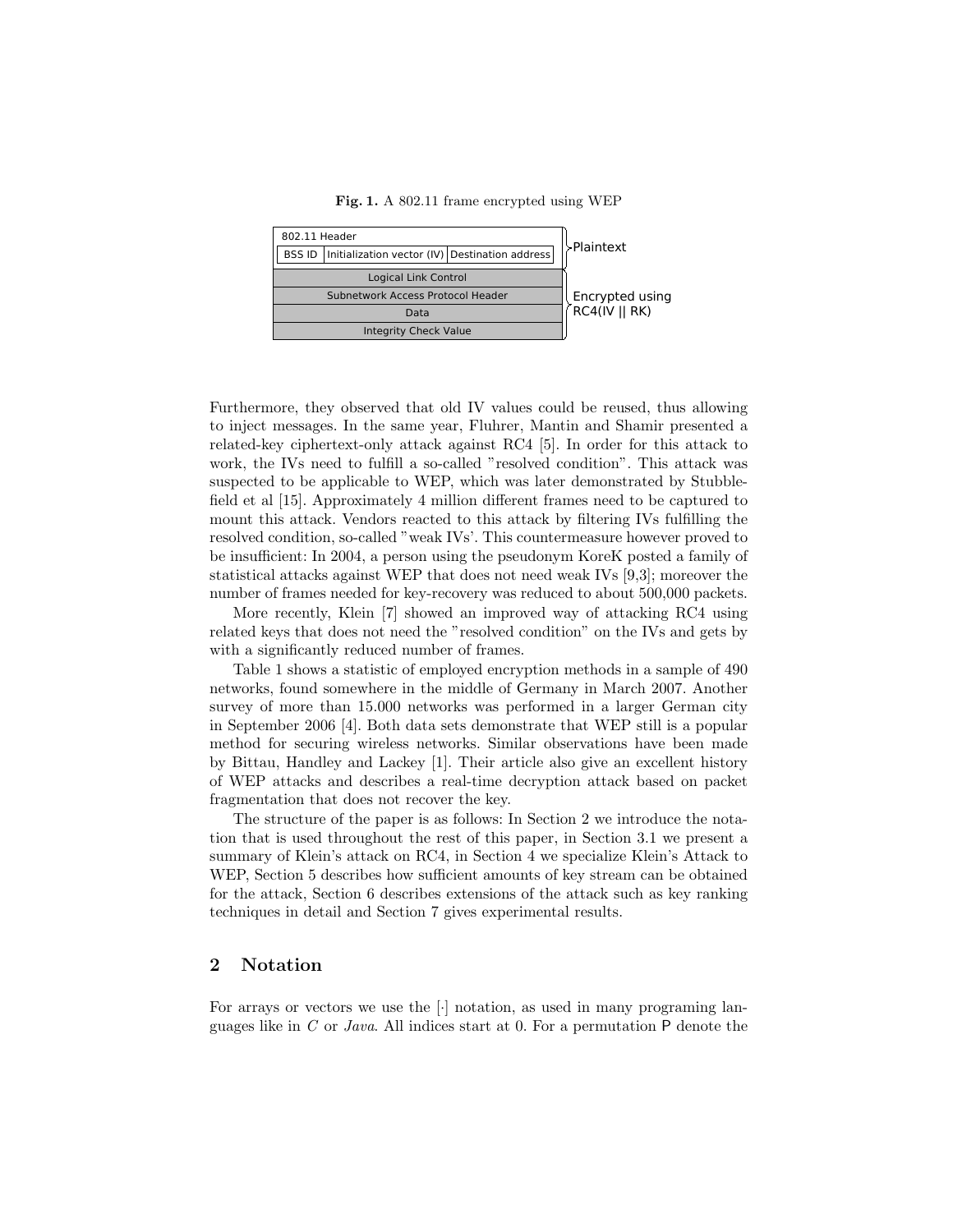Table 1. Methods used for securing wireless networks

|                | $Time \sim$ Encryption WEP WPA1/2 |                  |
|----------------|-----------------------------------|------------------|
| March $2007$   | 21.8%                             | $ 46.3\% $ 31.9% |
| Middle of 2006 | 23.3%                             | $ 59.4\% $ 17.3% |

inverse permutation by  $P^{-1}$ ; meaning  $P[i] = j \Leftrightarrow P^{-1}[j] = i$ . We will use  $x \approx_n y$ as a short form for  $x \approx y \mod n$ .

Rk is the WEP or root key and IV is the initialization vector for a packet.  $K = Rk||W$  is the session or per packet key. X is a key stream generated using K. We will refer to a key stream X with the corresponding initialization vector IV as a session.

## 3 The stream cipher RC4

RC4 is a widely used stream cipher that was invented by Ron Rivest in 1987. It was a trade secret of RSA Security until 1994 when the algorithm was published anonymously on the Internet. RC4's internal state consists of a 256-byte array S defining a permutation as well as two integers  $0 \leq i, j \leq 255$  acting as pointers into the array.

The RC4 key setup initializes the internal state using a key K of up to 256 bytes. By exchanging two elements of the state in each step, it incrementally transforms the identity permutation into a "random" permutation. The quality of randomness of the permutation after the key setup will be analyzed in Section 3.1.

The RC4 key stream generation algorithm updates the RC4 internal state and generates one byte of key stream. The key stream is XORed to the plaintext to generate the ciphertext.

Listing 1.1. RC4 key setup

| $\begin{array}{c c}\n1 & \text{for } i \leftarrow 0 \text{ to } 255 \text{ do} \\ 2 & \text{S}[i] \leftarrow i \\ 3 & \text{end}\n\end{array}$                                                                                                                                                                        |
|-----------------------------------------------------------------------------------------------------------------------------------------------------------------------------------------------------------------------------------------------------------------------------------------------------------------------|
|                                                                                                                                                                                                                                                                                                                       |
|                                                                                                                                                                                                                                                                                                                       |
|                                                                                                                                                                                                                                                                                                                       |
| 4 $\begin{vmatrix} 1 & -0 \\ 5 & \text{for } i \end{vmatrix}$ + 0 to 255 do<br>$\begin{vmatrix} 1 & -1 \\ -1 & -1 \end{vmatrix}$                                                                                                                                                                                      |
| $\begin{array}{c l}\n 3 & \text{for } i \leftarrow 0 \text{ to } 255 \text{ dc} \\  6 & \text{j} \leftarrow \text{j} + \text{S}[\text{i}] + \text{K}[\text{i} \mod \text{len(K)}] \mod 256 \\  7 & \text{swap}(S, i, j) \\  8 & \text{end} \\  9 & \text{i} \leftarrow 0 \\  10 & \text{j} \leftarrow 0\n\end{array}$ |
|                                                                                                                                                                                                                                                                                                                       |
|                                                                                                                                                                                                                                                                                                                       |
|                                                                                                                                                                                                                                                                                                                       |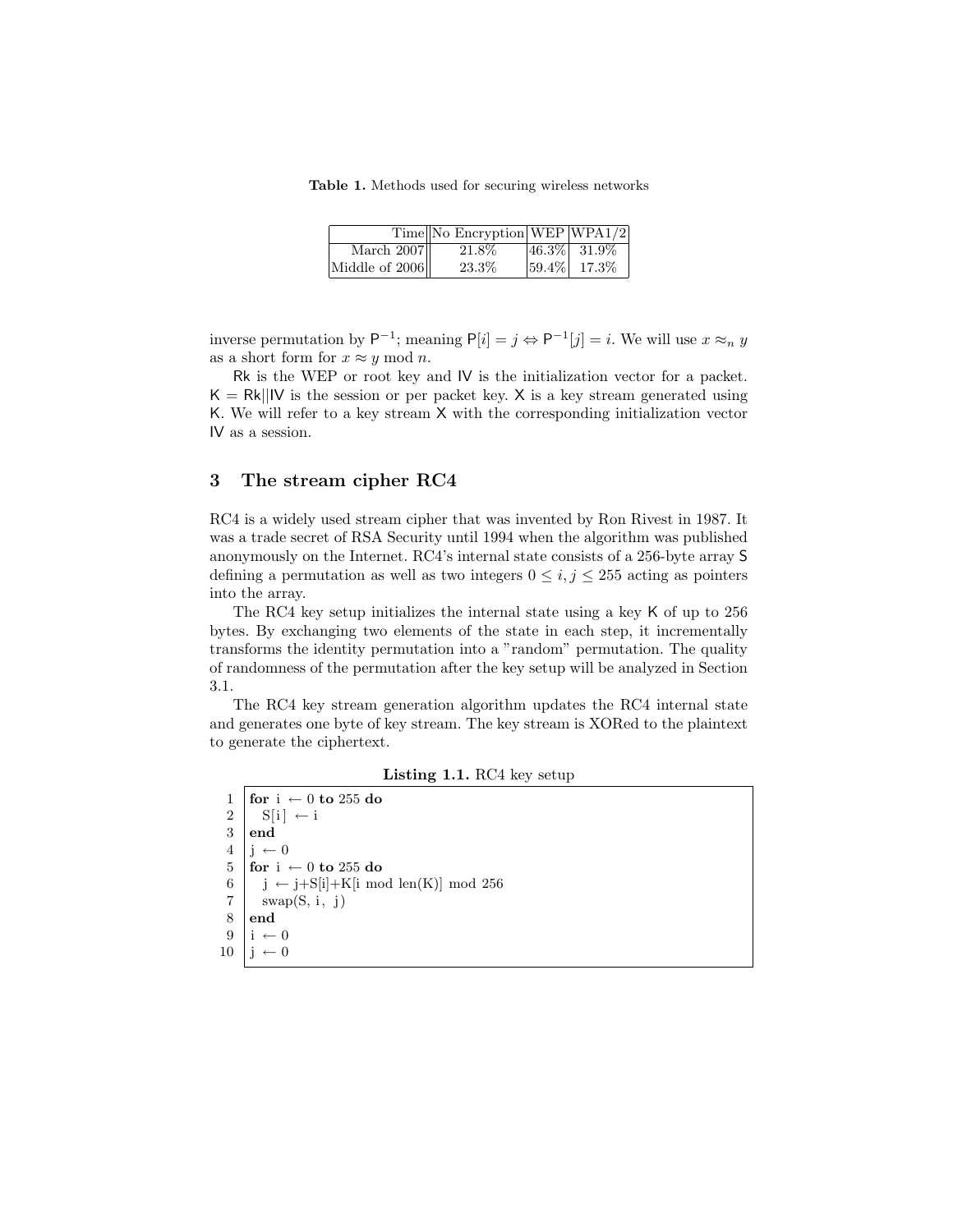Listing 1.2. RC4 key stream generation

 $1 \mid i \leftarrow i + 1 \mod 256$  $2 \mid j \leftarrow j + S[i] \mod 256$  $3$  swap(S, i, j) 4 | return S[  $S[i]$  + S[j] mod 256 ]

We have a closer look at the RC4 key setup algorithm described in listing 1.1, especially at the values for  $S$ , i and j. After line 4,  $S$  is the identity permutation and j has the value 0. We will use  $\mathsf{S}_k$  and  $j_k$  for the values of S and j after k iterations of the loop starting in line 5 have been completed. For example, if the key CA FE BA BE is used,  $S_0$  is the identity permutation and  $j_0 = 0$ . After the first key byte has been processed,  $j_1 = 202$  and  $S_1[0] = 202$ ,  $S_1[202] = 0$ , and  $S_1[x] = S_0[x] = x$  for  $0 \neq x \neq 202$ .

#### 3.1 Klein's attack on RC4

Suppose  $w$  key streams were generated by RC4 using packet keys with a fixed root key and different initialization vectors. Denote by  $\mathsf{K}_u = (\mathsf{K}_u[0], \ldots, \mathsf{K}_u[m]) =$ ( $\mathsf{IV}_u\|\mathsf{Rk}$ ) the u-th packet key and by  $X_u = (X_u[0], \ldots, X_u[m-1])$  the first m bytes of the uth key stream, where  $1 \le u \le w$ . Assume that an attacker knows the pairs  $(V_u, X_u)$  – we shall refer to them as samples – and tries to find Rk.

In [7], Klein showed that there is a map  $\mathcal{F}_i$ :  $(\mathbb{Z}/n\mathbb{Z})^i \to \mathbb{Z}/n\mathbb{Z}$  with  $1 \le i \le m$ such that

$$
\mathcal{F}_i(K[0], \dots, \mathsf{K}[i-1], \mathsf{X}[i-1]) = \begin{cases} \mathsf{K}[i], & \text{with Prob} \approx \frac{1.36}{n} \\ a \neq \mathsf{K}[i], & \text{with Prob} < \frac{1}{n} \text{ for all } a \end{cases}
$$

So  $\mathcal{F}_i$  can be seen as a kind of approximation for  $K[i]$ , and we can write  $\mathcal{F}_i \approx_n K[i]$ . If the first i bytes of a packet key are known, then the internal permutation  $S_{i-1}$  and the index j at the  $(i-1)$ th step of the RC4 key setup algorithm can be found. We have

$$
\mathcal{F}_i(K[0], \ldots, K[i-1], X[i-1]) = S_{i-1}^{-1}[i - X[i-1]] - (j_{i-1} + S_{i-1}[i]) \bmod n
$$

The attack is based on the following properties of permutations.

**Theorem 1** For a random number  $j \in \{0, \ldots, n-1\}$  and a random permutation P, we have

$$
\text{Prob}(\mathsf{P}[j] + \mathsf{P}[\mathsf{P}[i] + \mathsf{P}[j] \mod n] = i \mod n) = \frac{2}{n}
$$
\n
$$
\text{Prob}(\mathsf{P}[j] + \mathsf{P}[\mathsf{P}[i] + \mathsf{P}[j] \mod n] = c \mod n) = \frac{n-2}{n(n-1)}
$$

where  $i, c \in \{0, \ldots, n-1\}$  are fixed, and  $c \neq i$ .

Proof. see [7].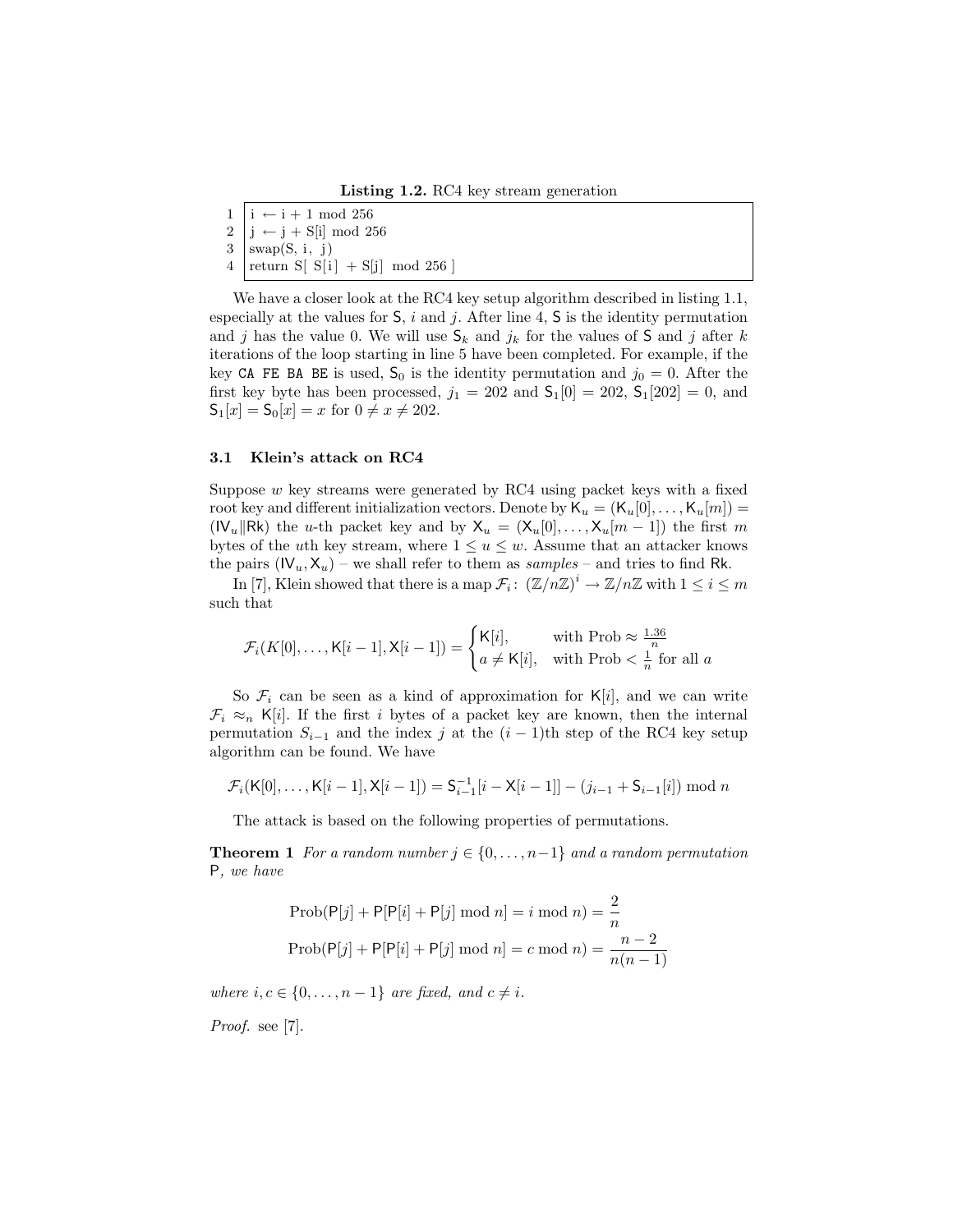In the case of  $n = 256$ , the first probability is equal to  $2^{-7} \approx 0.00781$ , and the second one is approximately equal to 0.00389.

From Theorem 1 it follows that for RC4 there is a correlation between  $i$ ,  $S_{i+n}[S_{i+n}[i] + S_{i+n}[j] \mod n]$ , and  $S_{i+n}[j] = S_{i+n-1}[i]$ .

Next, the equality  $S_i[i] = S_{i+n-1}[i]$  holds with high probability. The theoretical explanation of this is the following. If we replace the line 6 of the RC4 key setup, and the line 2 of the RC4 key stream generator by  $j \leftarrow RND(n)$ , <sup>2</sup> then

$$
Prob(S_i[i] = S_{i+n-1}[i]) = \left(1 - \frac{1}{n}\right)^{n-2} \approx e^{-1}
$$

Moreover, we have  $S_i[i] = S_{i-1}[j_i] = S_{i-1}[j_{i-1} + S_{i-1}[i] + K[i] \mod n].$ Combining this with Theorem 1, we get the probability that

$$
K[i] = S_{i-1}^{-1}[i - S_{i+n-1}[S_{i+n-1}[i] + S_{i+n-1}[j] \mod n] \mod n] - (j_{i-1} + S_{i-1}[i])
$$

is approximately

$$
\left(1 - \frac{1}{n}\right)^{n-2} \frac{2}{n} + \left(1 - \left(1 - \frac{1}{n}\right)^{n-2}\right) \frac{n-2}{n(n-1)} \approx \frac{1.36}{n}
$$

# 4 Extension to multiple key bytes

With Klein's attack, it is possible to iteratively compute all secret key bytes, if enough samples are available. This iterative approach has a significant disadvantage: In this case the key streams and IVs need to be saved and processed for every key byte. Additionally correcting falsely guessed key byte is expensive, because the computations for all key bytes following  $K[i]$  needs to be repeated if  $K[i]$  was incorrect.

We extend the attack such that is it possible to compute key bytes independently of each other and thus make efficient use of the attack possible by using key ranking techniques. Klein's attack is based on the the fact that

$$
K[i] \approx_{n} S_{i}^{-1}[i - X[i-1]] - (S_{i}[i] + j_{i})
$$
\n(1)

$$
K[i+1] \approx_{n} S_{i+1}^{-1}[(i+1) - X[(i+1) - 1]] - (S_{i+1}[i+1] + j_{i+1})
$$
 (2)

We may write  $j_{i+1}$  as  $j_i + \mathsf{S}_i[i] + \mathsf{K}[i]$ . By replacing  $j_{i+1}$  in equation 2, we get an approximation for  $K[i] + K[i+1]$ :

$$
K[i] + K[i+1] \approx_{n} S_{i+1}^{-1}[(i+1) - X[(i+1) - 1]] - (S_{i+1}[i+1] + j_{i} + S_{i}[i]) (3)
$$

<sup>&</sup>lt;sup>2</sup> Some publications approximate  $\left(1 - \frac{1}{n}\right)^{n-2}$  by  $\frac{1}{e}$ . We will use  $\left(1 - \frac{1}{n}\right)^{n-2}$  for the rest of this paper.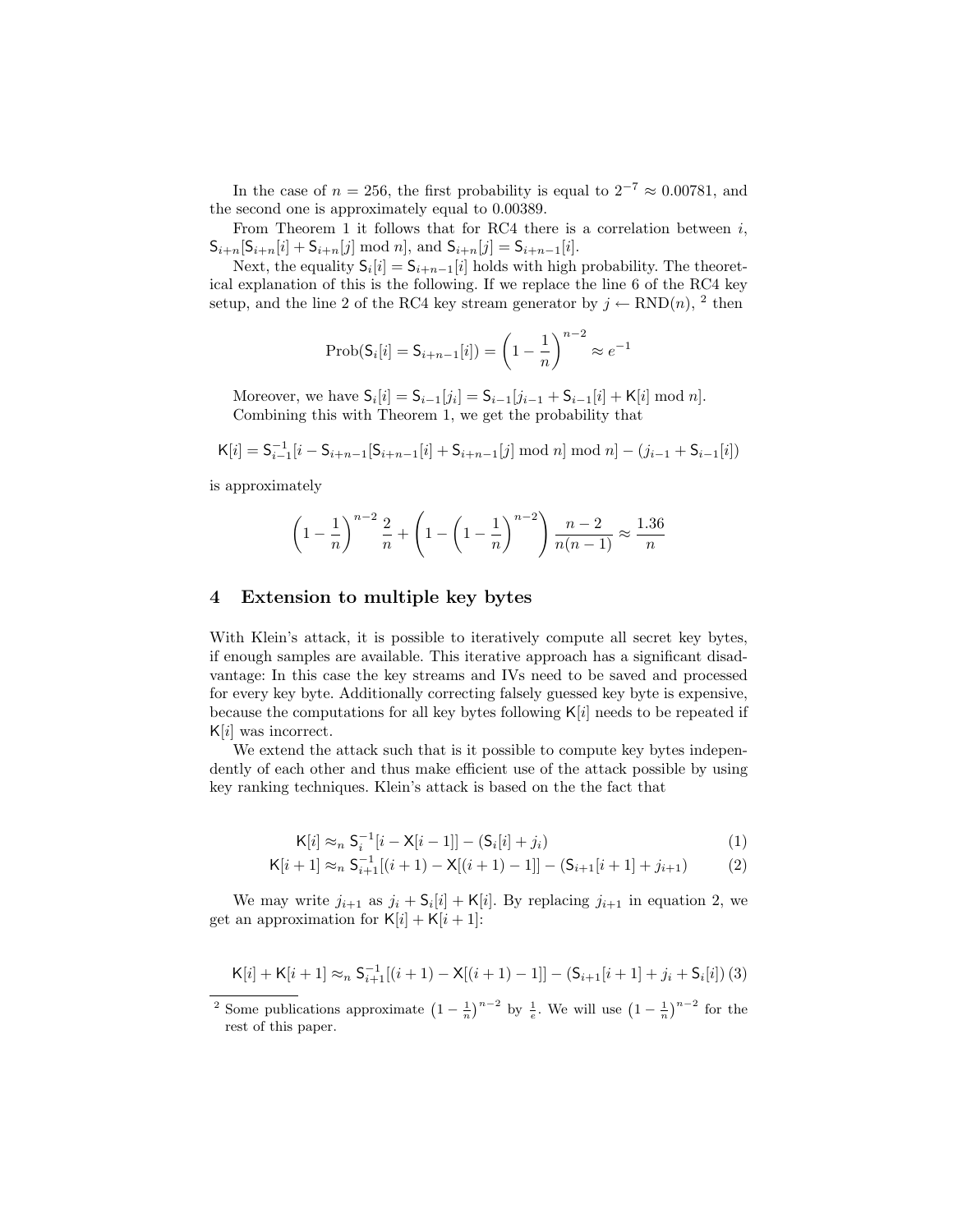By repeatedly replacing  $j_{i+k}$ , we get an approximation for  $\sum_{l=i}^{i+k} K[l]$ . Because we are mostly interested in  $\sum_{l=3}^{3+i} K[l] = \sum_{l=0}^{i} Rk[l]$  in a WEP scenario, we will use the symbol  $\sigma_i$  for this sum.

$$
\sigma_i \approx_n \mathsf{S}_{3+i}^{-1}[(3+i) - \mathsf{X}[2+i]] - \left(j_3 + \sum_{l=3}^{i+3} \mathsf{S}_l[l]\right) = \tilde{\mathcal{A}}_i \tag{4}
$$

The right side of equation 4 still depends on the key bytes K[3] to K[i – 1], because they are needed to compute  $\mathsf{S}_l$  and  $\mathsf{S}_{3+i}^{-1}$ . By replacing them with  $\mathsf{S}_3$ , we get another approximation  $A_i$  for  $\sigma_i$ , which only depends on K[0] to K[2].

$$
\sigma_i \approx_n \mathsf{S}_3^{-1}[(3+i) - \mathsf{X}[2+i]] - \left(j_3 + \sum_{l=3}^{i+3} \mathsf{S}_3[l]\right) = \mathcal{A}_i \tag{5}
$$

Under idealized conditions, Klein derives the following probability for the event  $\tilde{A}_i = \sigma_i$ :

$$
\text{Prob}\left(\sigma_i = \tilde{\mathcal{A}}_i\right) \approx \left(1 - \frac{1}{n}\right)^{n-2} \cdot \frac{2}{n} + \left(1 - \left(1 - \frac{1}{n}\right)^{n-2}\right) \cdot \frac{n-2}{n(n-1)} \tag{6}
$$

The first part of sum represents the probability that  $S[i + 3]$  remains unchanged until  $X[2 + i]$  is generated, the second part represents the probability that  $S[i + 3]$  is changed during key scheduling or key stream generation with  $A_i$  still taking the correct value. By replacing  $S_l$  and  $S_{i+3}$  with their previous values, we have reduced that probability slightly.

 $S_{k+3}[k+3]$  differs from  $S_3[k+3]$  only if one of the values of  $j_3$  to  $j_{k+2}$  has been  $k + 3$ . All values of  $\mathsf{S}_l[l]$  will be correct, if for all  $j_z$  with  $3 \leq z \leq 3 + i$  the condition  $j_z \notin \{z, \ldots, 3+i\}$  holds. Assuming j changes randomly, this happens with probability  $\prod_{k=1}^{i} (1 - \frac{k}{n})$ . Additionally  $S_{3+i}[j_{i+3}]$  should not be changed between iteration 3 and  $3+i$ . This is true if j does not take the value of  $j_{i+3}$  in a previous round, which happens with probability  $\approx \left(1 - \frac{1}{n}\right)^i$  and i does not take the value of  $j_{i+3}$ , which happens with probability  $\approx (1 - \frac{i}{n})$ . To summarize, the probability that replacing all occurrences of S in  $\tilde{A}_i$  with  $S_3$  did not change anything is:

$$
q_i = \left(1 - \frac{1}{n}\right)^i \cdot \left(1 - \frac{i}{n}\right) \cdot \prod_{k=1}^i \left(1 - \frac{k}{n}\right) \tag{7}
$$

This results in the following probability  $p_{\text{correct}_i}$  being a lower bound for  $A_i$ taking the correct value for  $\sigma_i$ .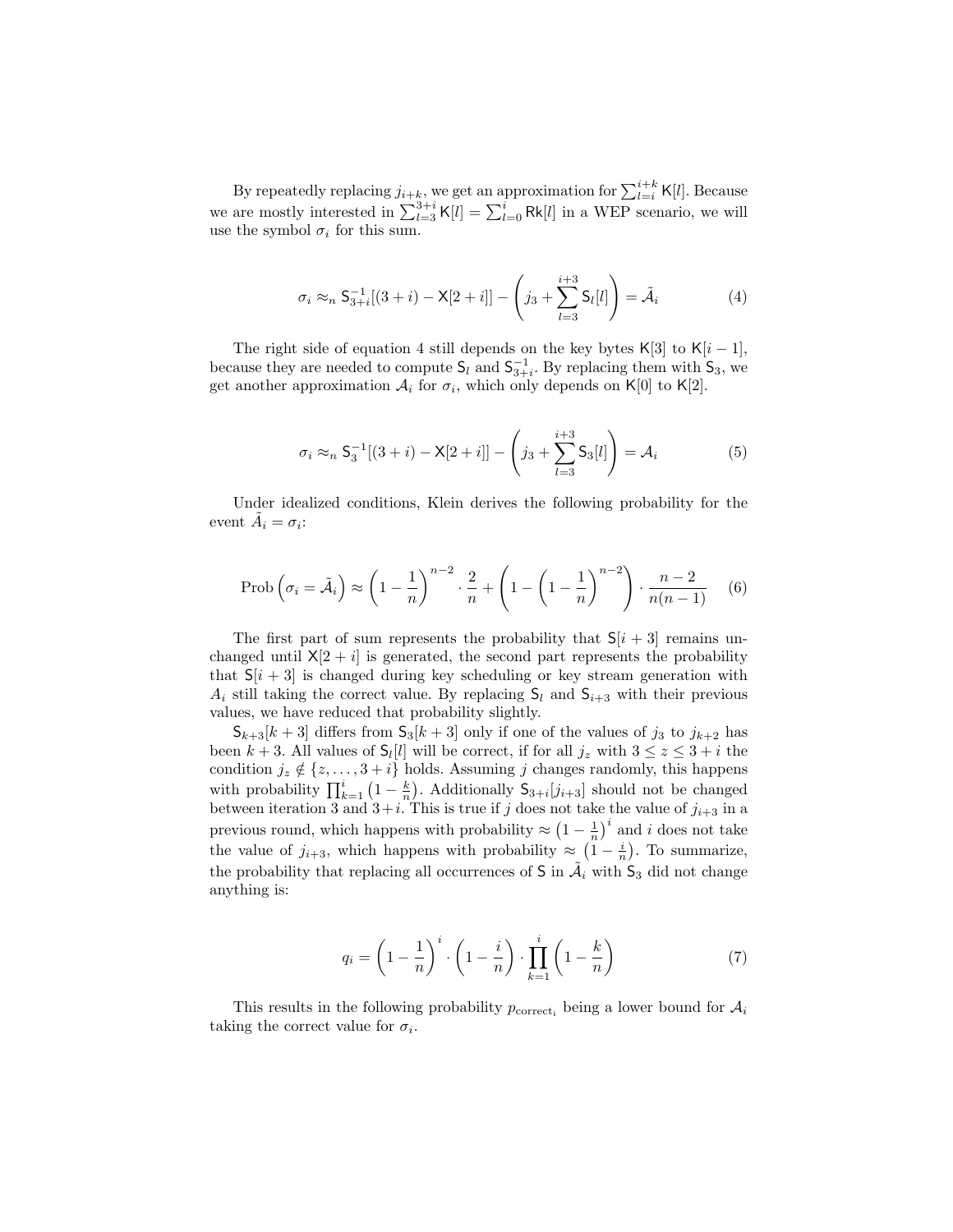$$
\text{Prob}\left(\sigma_{i} = \mathcal{A}_{i}\right) \approx q_{i} \cdot \left(1 - \frac{1}{n}\right)^{n-2} \cdot \frac{2}{n} + \left(1 - q_{i} \cdot \left(1 - \frac{1}{n}\right)^{n-2}\right) \cdot \frac{n-2}{n(n-1)}(8)
$$

Experimental results using more than  $50,000,000,000$  simulations with 104 bit WEP keys show that this approximations differs less than 0.2% from values determined from these simulations.

# 5 Obtaining sufficient amounts of key stream

The Internet Protocol (IP) is the most widely deployed network protocol. For our attack to work, we assume that version 4 (IPv4) of this protocol is used on the wireless networks we attack.

If host A wants to send an IP datagram to host B, A needs the physical address of host B or the gateway through which B can be reached. To resolve IP addresses of hosts to their physical address, the Address Resolution Protocol (ARP) [13] is used. This works as follows: Host A sends an ARP request to the link layer broadcast address. This request announces that A is looking for the physical address of host B. Host B responds with an ARP reply containing his own physical address to host A. Since the Address Resolution Protocol is a link layer protocol it is typically not restricted by any kind of packet filters or rate limiting rules.

ARP requests and ARP replies are of fixed size. Because the size of a packet is not masked by WEP, they can usually be easily distinguished from other traffic. The first 16 bytes of cleartext of an ARP packet are made up of a 8 byte long 802.11 Logical Link Control (LLC) header followed by the first 8 bytes of the ARP packet itself. The LLC header is fixed for every ARP packet (AA AA 03 00 00 00 08 06). The first 8 bytes of an ARP request are also fixed. Their value is 00 01 08 00 06 04 00 01. For an ARP response, the last byte changes to 02, the rest of the bytes are identical to an ARP request. An ARP request is always sent to the broadcast address, while an ARP response is sent to a unicast address. Because the physical addresses are not encrypted by WEP, it is easy to distinguish between an encrypted ARP request and response.

By XORing a captured ARP packet with these fixed patterns, we can recover the first 16 bytes of the key stream. The corresponding IV is transmitted in clear with the packet.

To speed up key stream recovery, it is possible to re-inject a captured ARP request into the network, which will trigger another reply. The destination answers the request with a new response packet that we can add to our list of key streams. If the initiator and the destination of the original request have been both wireless stations, every re-injected packet will generate three new packets, because the transmission will be relayed by the access point. Because ARP replies expire quickly, it usually takes only a few seconds or minutes until an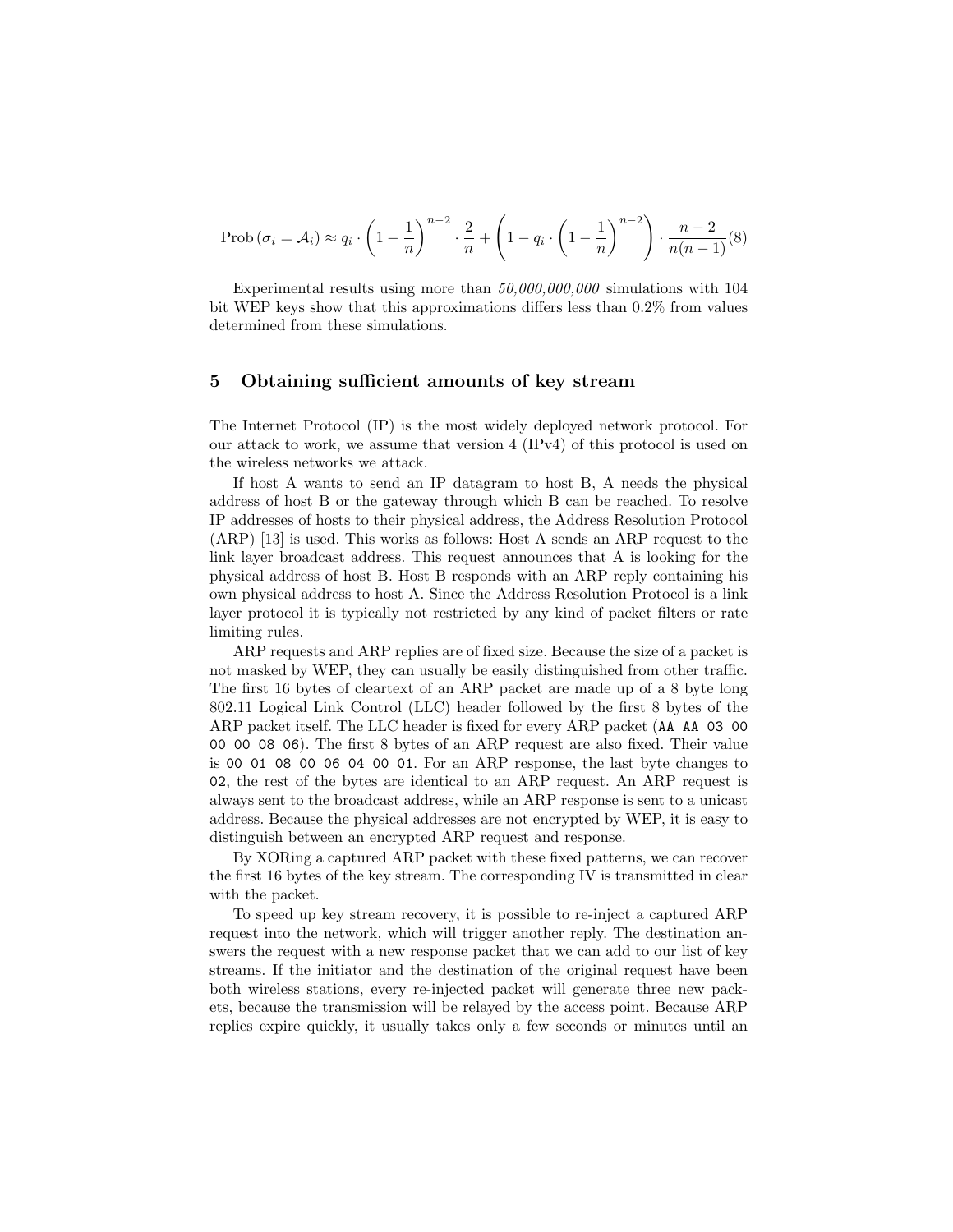

Fig. 2. Cleartext of ARP request and response packets

attacker can capture an ARP request and start re-injecting it. The first public implementation of a practical re-injection attack was in the BSD-Airtools package [6].

It is even possible to speed up the time it takes to capture the first ARP request. A de-authenticate message can be sent to a client in the network, telling him that he has lost contact with the base station. In some configurations we saw clients rejoining the network automatically and at the same time flushing their ARP cache. The next IP packet sent by this client will cause an ARP request to look up the Ethernet address of the destination.

## 6 Our attack on WEP

The basic attack is straightforward. We use the methods described in Section 5 to generate a sufficient amount of key stream under different IVs. Initially we assume that a 104 bit WEP key was used. For every  $\sigma_i$  from  $\sigma_0$  to  $\sigma_{12}$ , and every recovered key stream, we calculate  $A_i$  as described in equation 5 and call the result a *vote* for  $\sigma_i$  having the value  $A_i$ . We keep track of those votes in separate tables for each  $\sigma_i$ .

Having processed all available key streams, we assume that the correct value for every  $\sigma_i$  is the one with the most votes received. The correct key is simply  $Rk[0] = \sigma_0$  for the first key byte and  $Rk[i] = \sigma_i - \sigma_{i-1}$  for all other key bytes. If the correct key was a 40 bit key instead of a 104 bit key, the correct key is just calculated from  $\sigma_0$  to  $\sigma_4$ .

#### 6.1 Key ranking

If only a low number of samples is available, the correct value for  $\sigma_i$  is not always the most voted one in the table, but tends to be one of the most voted. Figure 3 contains an example in which the correct value has the second most votes after 35.000 sessions. Instead of collecting more samples, we use another method for finding the correct key. Checking if a key is the correct key is simple, because we have collected a lot of key streams with their corresponding IV. We can just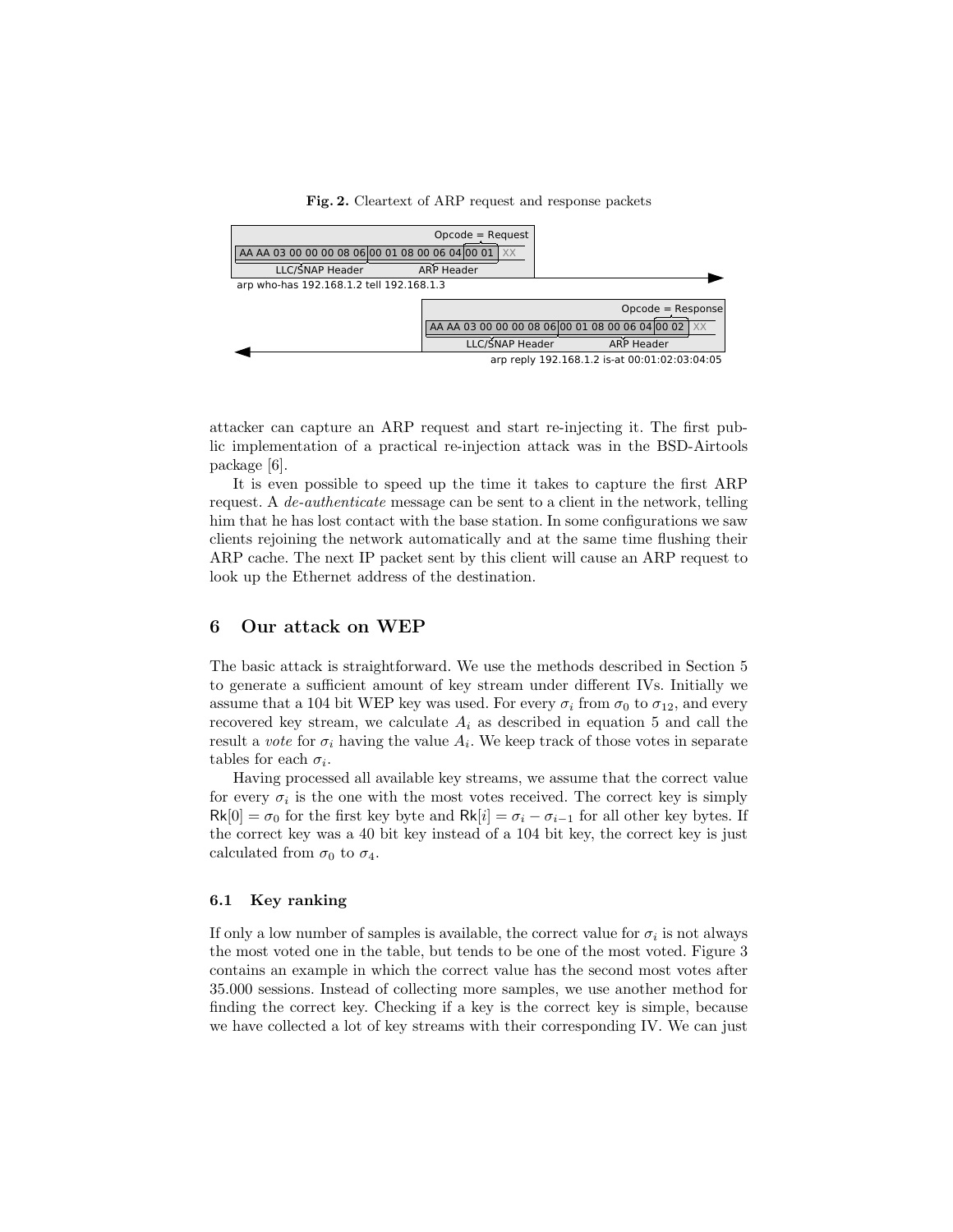generate a key stream using an IV and a guessed key, and compare it with the collected one. If the method used for key stream recovery did not always guess the key stream right, the correct value just needs to match a certain fraction of some key streams.

For every key byte K[i], we define a set  $M_i$  of possible values  $\sigma_i$  might have. At the beginning,  $M_i$  is only initialized with the top voted value for  $\sigma_i$  from the table. Until the correct key is found, we look for an entry  $\tilde{\sigma}_i \notin M_i$  in all tables having a minimum distance to the top voted entry in table i. We then add  $\tilde{\sigma}_i$  to  $M_i$  and test all keys which can now be constructed from the sets M that have not been tested previously.

## 6.2 Handling strong keys

For equation 5 we assumed  $\mathsf{S}_3$  to be an approximation of  $\mathsf{S}_{3+i}$ . This assumption is wrong for a fraction of the key space. We call these keys strong keys. For these keys, the value for  $j_{i+3}$  with high probability is taken by j in a iteration before  $i+3$  and after 3. This results in  $S[j_{i+3}]$  being swapped with an unknown value, depending on the previous key bytes and the IV. In iteration  $i + 3$ , this value instead of  $S_3[j_{i+3}]$  is now swapped with  $S[i]$ .

More formally, let Rk be a key and  $Rk[i]$  a key byte of Rk.  $Rk[i]$  is a *strong* key byte, if there is an integer  $l \in \{1, \ldots, i\}$  where

$$
\sum_{k=l}^{i} \left( Rk[k] + 3 + k \right) \equiv_n 0 \tag{9}
$$

A key Rk is a strong key, if at least one of its key bytes is a strong key byte. On the contrary, key bytes that are not strong key bytes are called normal key bytes and keys in which not a single strong key byte occurs are called normal keys.

Assuming that S is still the identity permutation, the value 0 will be added to  $j_{l+3}$  from iteration  $l + 3$  to  $i + 3$ , making  $j_{i+3}$  taking his previous value  $j_{l+3}$ . This results in the value  $q_i$  of equation 7 being close to 0 and  $\text{Prob}(\sigma_i = A_i)$  is very close to  $\frac{1}{n}$ .

Figure 3 shows the distribution of votes for a strong and a non strong key byte after 35.000 and 300.000 samples. It is easy to see that the correct value for strong key byte has not received the most votes of all key bytes any longer. An alternative way must be used to determine the correct value for this key byte. Our approach can be divided into two steps:

### 1. Find out which key bytes are strong key bytes:

If a key byte Rk[i] is a normal key byte, the correct value for  $\sigma_i$  should appear with probability  $\approx p_{\text{correct}_i}$  (see equation 8). We assume that all other values are equidistributed with probability  $p_{\text{wrong}_i} = \frac{(1-p_{\text{correct}_i})}{n-1}$ . If  $Rk[i]$  is a strong key byte we assume that all values are equidistributed with probability  $p_{\text{equal}} = \frac{1}{n}$ .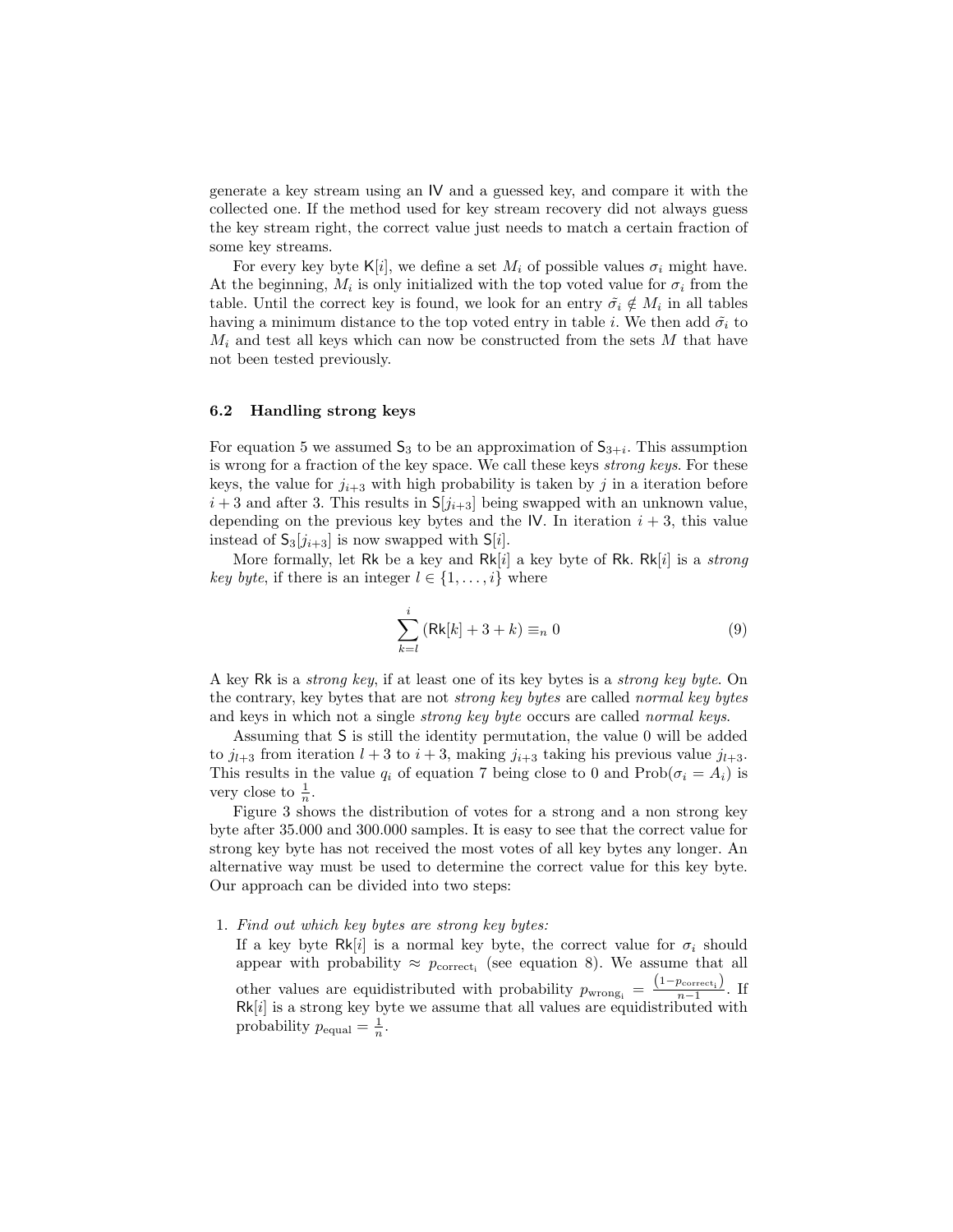

Fig. 3. Distribution of votes for a strong and a normal key byte

Let  $N_{i_b}$  the fraction of votes for which  $\sigma_i = b$  holds. We calculate

$$
errstrongi = \sum_{j=0}^{n} (N_{i_j} - pequal)^2
$$
 (10)  
\n
$$
errnormali = \left(\max_b(N_{i_b}) - pcorrecti\right)^2 + \sum_{j=0, j \neq argmax_b(N_{i_b})}^{n} (N_{i_j} - pwrongi)^2
$$
 (11)

If enough samples are available, this can be used as a test if  $\mathrm{err}_{\mathrm{strong}_i}$  is smaller than  $err_{normal_i}$ . If that is the case, it is highly likely that key byte  $Rk[i]$  is a strong key byte. If only a small number of samples are available, err<sub>strong<sub>i</sub> – err<sub>normal<sub>i</sub> can be used as an indicator for the likelihood of key</sub></sub> byte  $\overline{\text{Rk}[i]}$  being a strong key byte.

2. Find the correct values for these key bytes:

Assuming that Rk[i] is a strong key byte and all values for  $Rk[0] \dots Rk[i-1]$ are known, we can use equation 9 and get the following equation for  $Rk[i]$ :

$$
Rk[i] \equiv_{n} -3 - i - \sum_{j=l}^{i-1} (Rk[j] + 3 + j)
$$
 (12)

Because there at most  $i$  possible values for  $l$ , we can try every possible value for l and restrict  $Rk[i]$  to at most i possible values (12 if  $Rk[i]$  is the last key byte for a 104 bit key). This method can be combined with the key ranking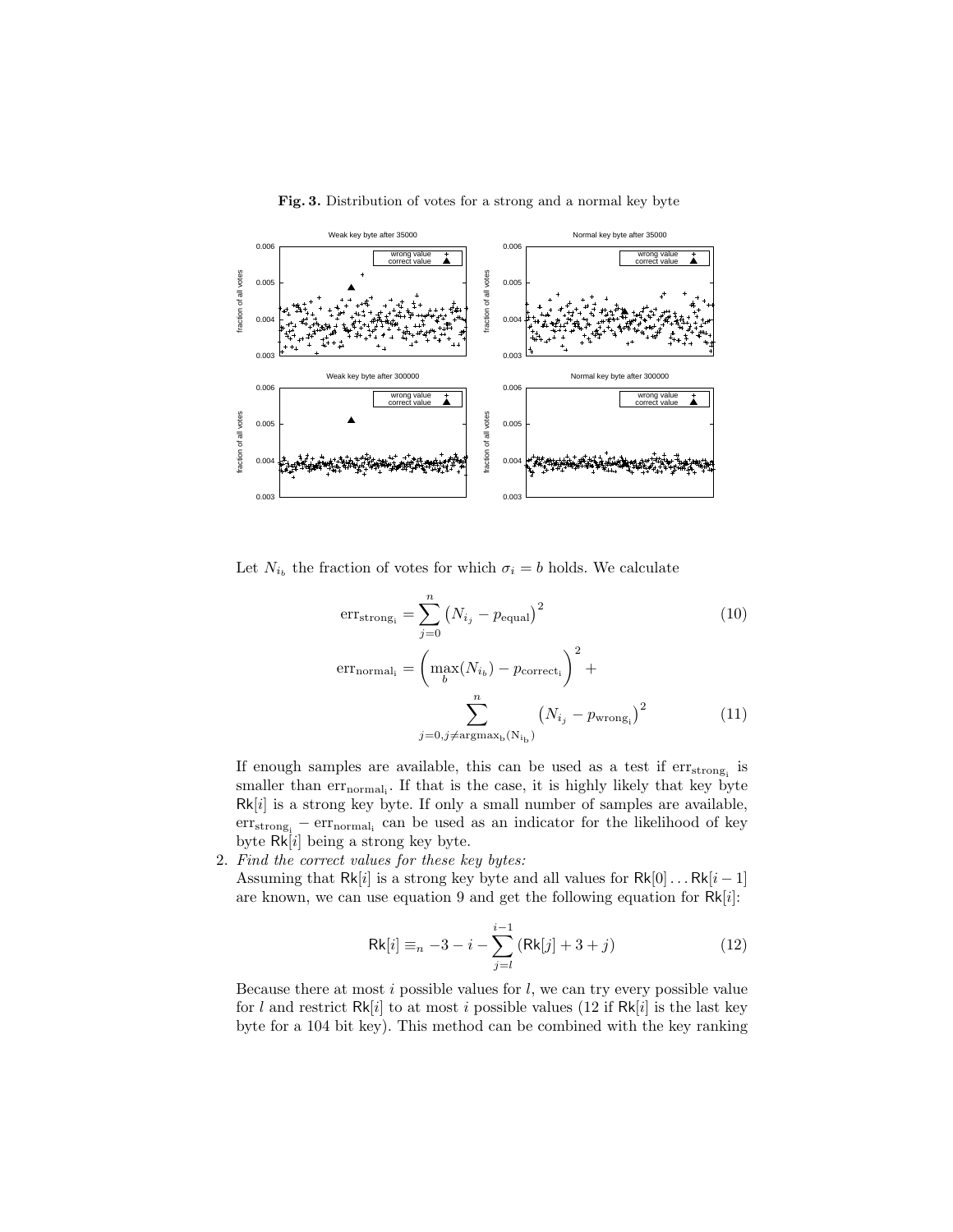method as described in Section 6.1. Instead of taking possible values for  $\sigma_i$ from the top voted value in the table for key byte  $i$ , we ignore the table and use the values calculated with equation 12 for  $Rk[i]$  and assume that  $\sigma_{i-1}$  + Rk[i] was top voted in the table. Possible values for  $\sigma_i$  for all assumed to be normal key bytes are still taken from the top voted values in their tables.

This approach is only feasible if the number of strong bytes in the key is small. For a 104 bit key all 12 key bytes can be strong key bytes. For such a key, we need to test up to  $12! \approx 2^{28.8}$  different keys, which is possible, but slows down our attack. Because Klein's attack as described in Section 3.1 is not hindered by strong keys, we suggest to additionally implement this attack without key ranking, to be able to attack even keys with the maximum number of strong key bytes in a reasonable time.

#### 6.3 A passive version

For the attack in the previous section we assumed that an attacker obtains a sufficient amount of encrypted ARP packets by actively injecting ARP requests into the network. This attack strategy however might be detected by an intrusion detecting system (IDS). In this section we present a passive version of the attack.

As we have seen, an ARP packet can be detected by its destination address and size. For our attack we will assume every packet which is not an ARP packet to be an IPv4 packet. This is expected to be true with a high probability for most networks in use today. Figure 4 shows the first 15 bytes of an IPv4 packet [14].

Fig. 4. First 15 bytes of a 802.11 frame containing an IPv4 packet

| <b>Identification</b><br>Flags, Offset<br><b>Total Length</b> |                                                 |  |  |  |
|---------------------------------------------------------------|-------------------------------------------------|--|--|--|
|                                                               | AA AA 03 00 00 00 08 00 45 00 YY YY ZZ ZZ 40 XX |  |  |  |
| <b>LLC/SNAP Header</b>                                        | <b>IPv4 Header</b>                              |  |  |  |

There are three fields in the first 7 bytes of the the IPv4 header which do not contain fixed values. These are:

- Total Length This is the total length of the packet, starting from the IPv4 header. We can calculate this value from the length of the 802.11 frame, which can be observed.
- Identification This field is used to keep track of packets for the reassembly of fragments and must be assumed to be random.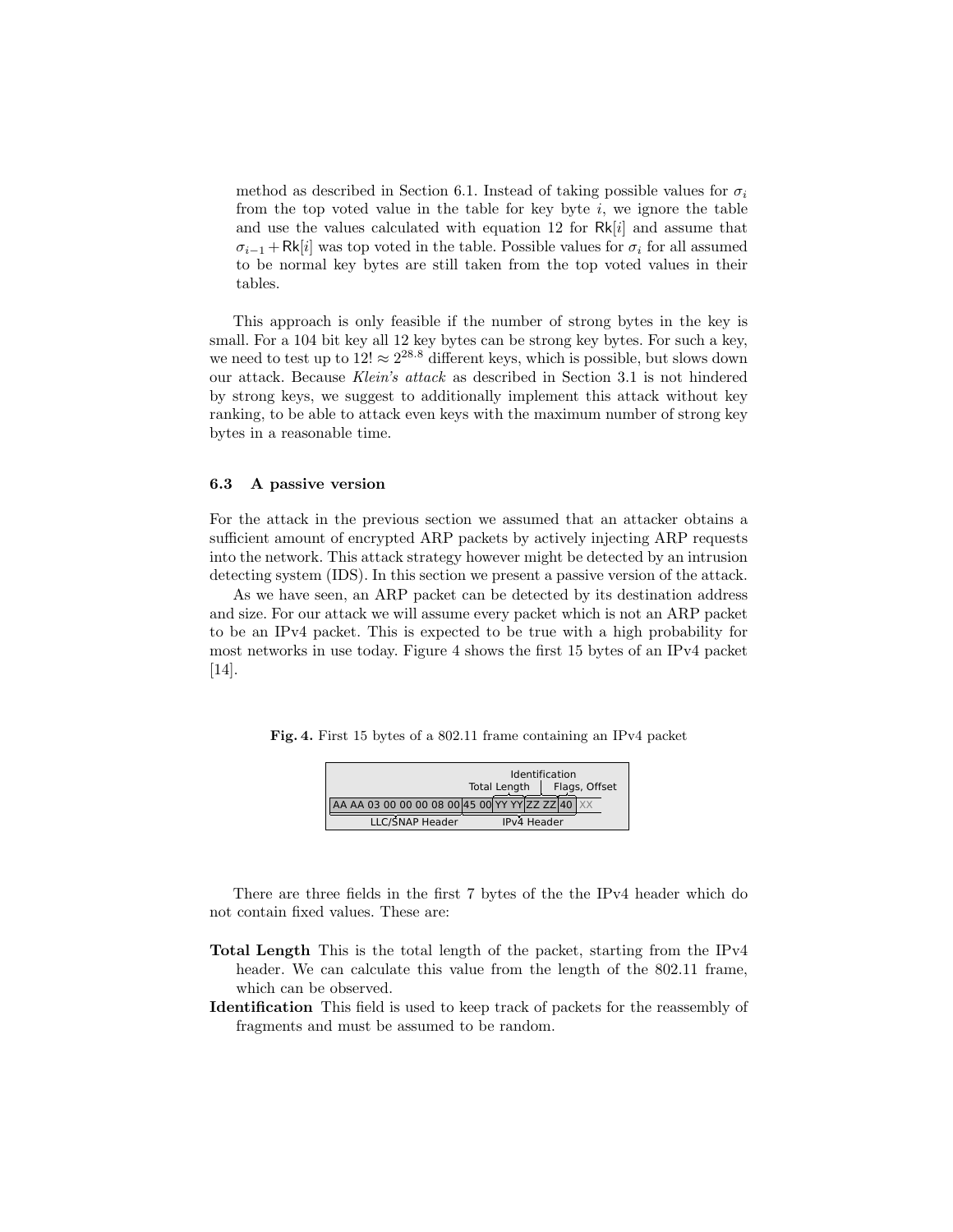Flags and Fragment Offset This byte contains the most significant bits of the fragment offset and two control flags. Because IPv4 packets are usually short, the most significant bits of the fragment offset can be assumed to be zero, even if the packet was fragmented. After having analyzed traffic from various sources, we found that about 85% of all packets were sent with the don't fragment flag set and about 15% had all flags cleared.

In total, this means that we cannot guess two bytes at all, and one byte can be restricted to two possible values with high probability.

We can now modify our attack as follows. The values for  $\sigma_{10}$  and  $\sigma_{11}$  are not determined by statistical tests, because we cannot recover  $X[12]$  and  $X[13]$ . Instead, we just iterate over all  $2^{16}$  possible values when it comes to determine these values. To prevent a slowdown of our attack by a factor of  $2^{16}$ , we do less key ranking.

To determine the value of  $\sigma_{12}$ , we now introduce the concept of a "weighted" vote". Until now, we counted the output of the function  $A_i$  as a vote for  $\sigma_i$  having a specific value. We now calculate  $A_{12}$  two times, once under the assumption that  $X[12] = 64$  (which is equivalent to *don't fragment* flag set), and count it as a  $\frac{220}{256}$  vote for  $\sigma_{12}$ , and once with the assumption that  $X[12] = 0$  (which is equivalent to no flags set), and count it as a  $\frac{36}{256}$  vote for  $\sigma_{12}$ .

Of course, the exact success rate of this passive attack heavily depends on the nature of the traffic captured, but some simulations have shown that it works with reasonable reliability and just needs some more captured packets than the active version just using ARP packets. Most of the work on the passive attack has been done by Martin Beck who also integrated our attack in the aircrack-ng toolsuite [16].

#### 6.4 Breaking implementations using larger WEP keys

Some vendors implemented WEP using root keys longer than 104 bit. We have seen implementations using up to 232 bit key length for the root key. Attacking such networks is not as easy as attacking a 104 bit key, because only the first 16 bytes of cleartext of an ARP packet are known, but 31 bytes of the cleartext would be needed. The missing 15 bytes are constant for every request or response, if only a single ARP packet was used for injection.

Using the chopchop attack invented by KoreK [8] or the fragmentation attack published by Bittau, Handley and Lackey [1] allows us do decrypt the request packet we used and one of the response packets. The decrypted packets can then be used for the ARP injection attack. Because ARP responses contain packet-unique values, we can assume that all other responses contain exactly the same plaintext. This allows us to recover enough plaintext for breaking even implementations with root keys longer than 232 bit.

# 7 Experimental Results

We wrote an implementation using the parallelized computation as described in Section 4 and the key ranking methods described in Section 6.1 and 6.2. At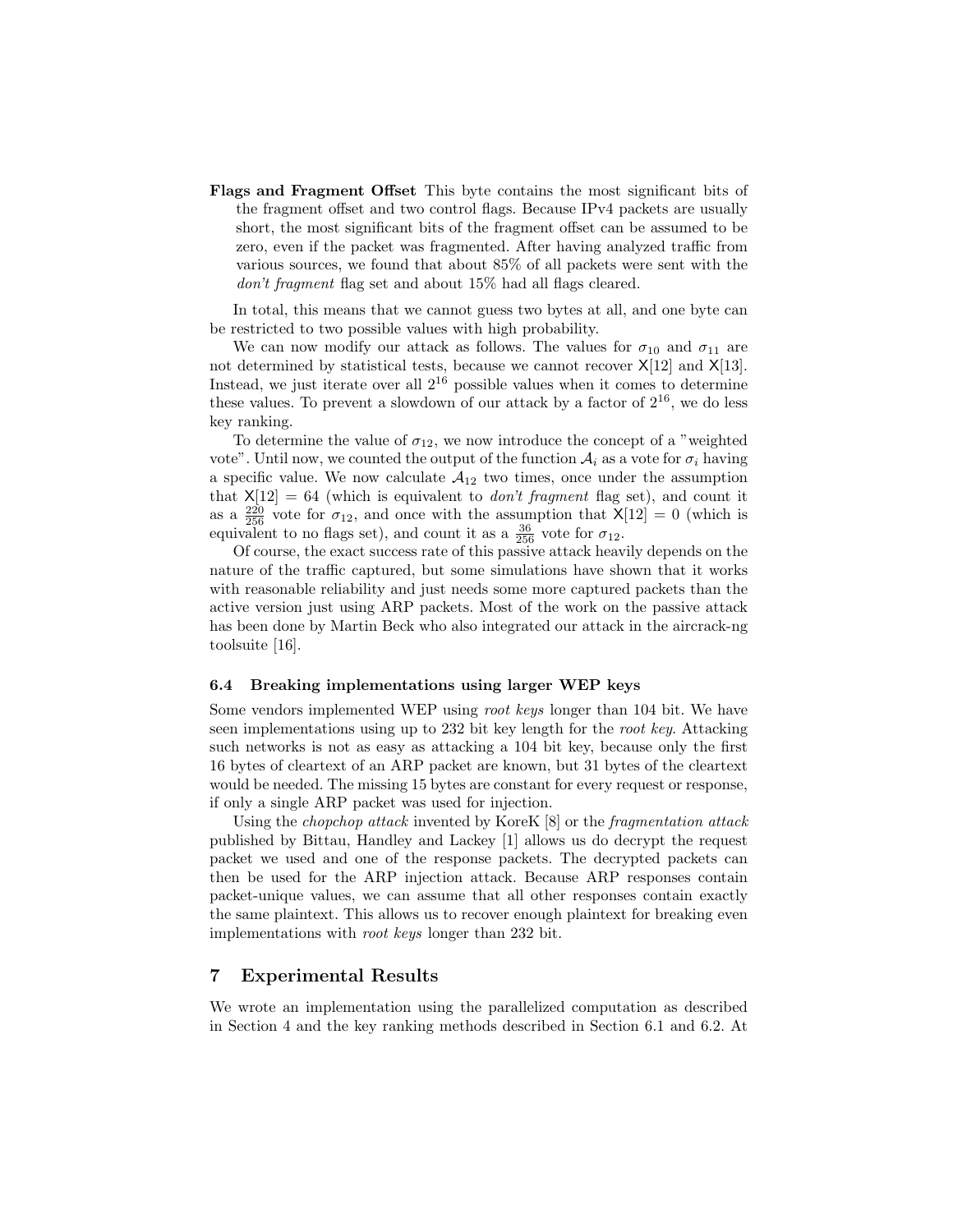the beginning an upper bound on the number of keys to be tested is fixed (key limit). A limit of 1,000,000 keys seems a reasonable choice for a modern PC or laptop. Three different scenarios of attacks cover the most likely keys:

- scenario 1 tests 70% of the limit and uses key ranking as described in Section 6.1. As long as the set of possible keys does not exceed 70% of the key limit, a new value  $v \notin M_i$  is added to a set  $M_i$ . The value v is chosen to have minimal distance to the top voted entry.
- scenario 2 tests 20% of the limit and uses the key ranking method in combination with strong byte detection. We use the difference  $err<sub>strongi</sub> - err<sub>normali</sub>$ to determine which key byte is the most likely to be strong. We then use equation 12 to get possible values for this key byte. As long as the number of possible keys does not exceed 20% of the key limit all other key bytes are determined as in scenario 1.
- scenario 3 tests 10% of the limit and works like scenario 2, with the exception that 2 key bytes are assumed to be strong.

To verify a possible key Rk for correctness, 10 sessions  $(V_i, X_i)$  are chosen at random. If the key stream generated using  $|V_i||Rk$  is identical to  $X_i$  in the first 6 bytes for all sessions, we assume the key to be correct. If all three scenarios where unsuccessful, the attack is retried using just  $10\%$  of the key limit, this time under the assumption that the root key is a 40 bit key instead of a 104 bit one.

Figure 5 shows the result from a simulation, showing that a 50% success rate is possible using just 40,000 packets.



Fig. 5. Success rate

To test whether this attack works in a real world scenario we used the aircrack-ng tool suite [16]. aircrack-ng contains aircrack-ng, a tool which is able to capture and replay 802.11 frames; for example, frames containing ARP requests or other kinds of packets that cause traffic on the target network. Additionally, *airodump-ng* can be used to capture and save the generated traffic including all needed IEEE 802.11 headers.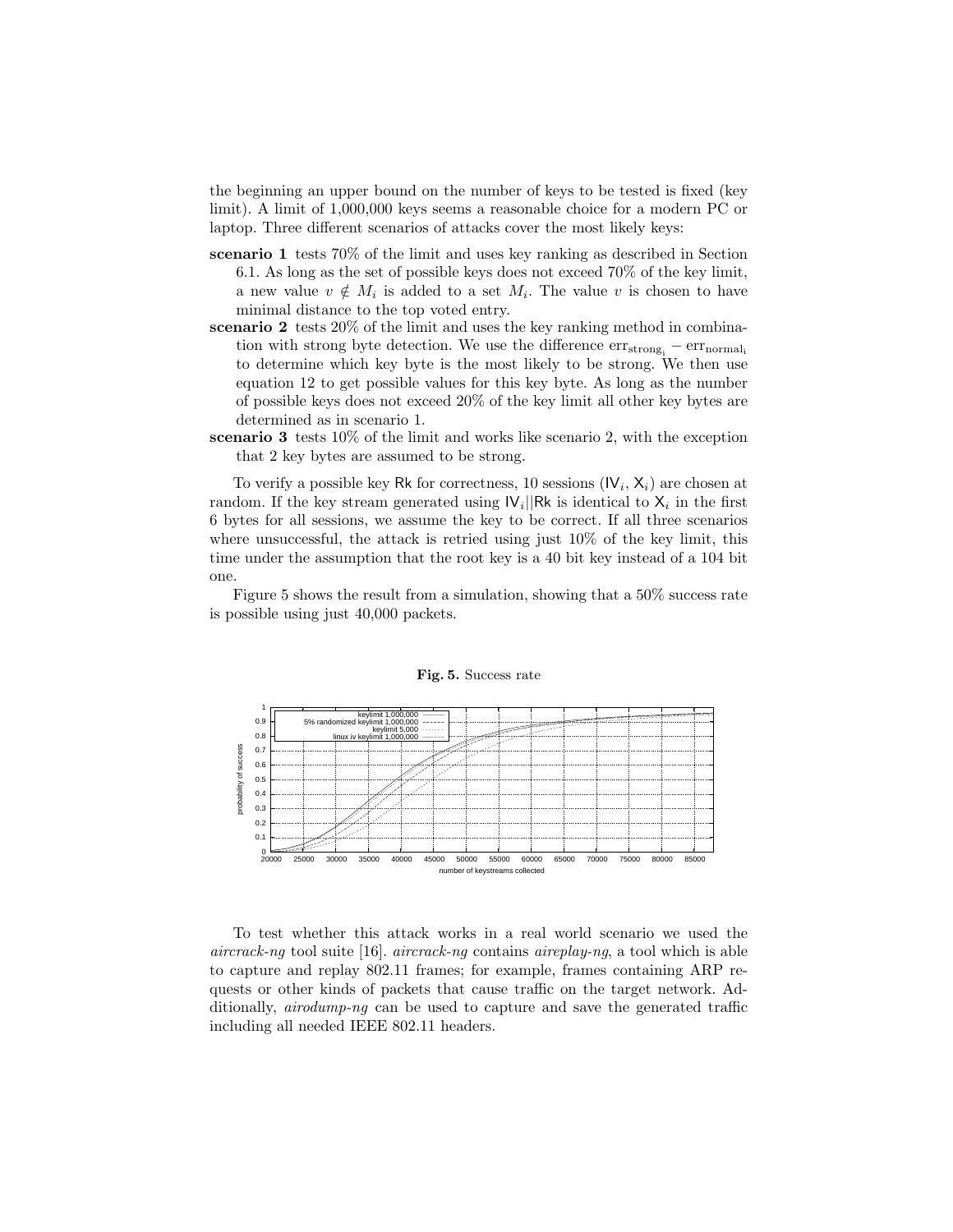On a mixed IEEE  $802.11 \mathrm{b/g}$  network, consisting of cards with chipsets from Atheros, Broadcom, Intersil and Intel, we achieved a rate of 764 different captured packets per second, using *aireplay-ng* and a network card with a PrismGT chipset for injecting and an Atheros based card for capturing. This number might vary, depending on the chipsets and the quality of the signal. This allowed us to recover 40,492 key streams in 53 seconds. Additional 2 seconds can be added for deauthenticating one or all clients forcing them to send out new ARP requests. The final cryptographic computation requires 1 to 3 seconds of CPU-time, depending on the CPU being used. For a 104 bit key we were able to consistently and successfully recover keys from a packet capture in less than 3 seconds on a Thinkpad T41p (1.7 GHz Pentium-M CPU) – this includes reading and parsing the dump file, recovering key streams and performing the actual attack. On more recent multi-core CPUs we expect this figure can be brought down to less than a second with a parallelized key space search. This results in 54 to 58 seconds to crack a 104 bit WEP key, with probability 50%.

Main memory requirements for an efficient implementation are quite low. Our implementation needs less than 3 MB of main memory for data structures. Most of the memory is consumed by a bit field for finding duplicate IVs, this is 2 MB in size. CPU-time scales almost linearly with the number of keys tested. By reducing the number of keys tested to 5,000, this attack is suitable for PDA or embedded system usage too, by only reducing its success probability a little bit. The success rate with this reduced key limit is included in Figure 5 with label keylimit 5,000.

## 7.1 Robustness of the attack

The key stream recovery method we used might not always be correct. For example, any kind of short packet (TCP, UDP, ICMP) might be identified as an ARP reply resulting in an incorrect key stream. To find out how our attack performs with some incorrect values in key streams, we ran a simulation with 5% of all key streams replaced with random values. The result is included in Figure 5, labeled "5% randomized key limit 1,000,000". Depending on the number of packets collected, the success rate is slightly reduced by less than 10%. If enough packets are available, there is no visible difference.

In all previous simulations, we assumed that IVs are generated independently, using any kind of pseudo random function. Some drivers in fact do use an PRNG to generate the IV value for each packet, however others use a counter with some modifications. For example the 802.11 stack in the Linux 2.6.20 kernel uses an counter, which additionally skips IVs which where used for an earlier attack on RC4 by Fuller, Mantin and Shamir which became known as FMS-weak-IVs. Using this modified IV generation scheme, the success rate of our attack (label linux iv keylimit  $1,000,000$  was slightly reduced by less than 5%, depending on the number of packets available. As before, there are no noticeable differences, if a high number of packets are available.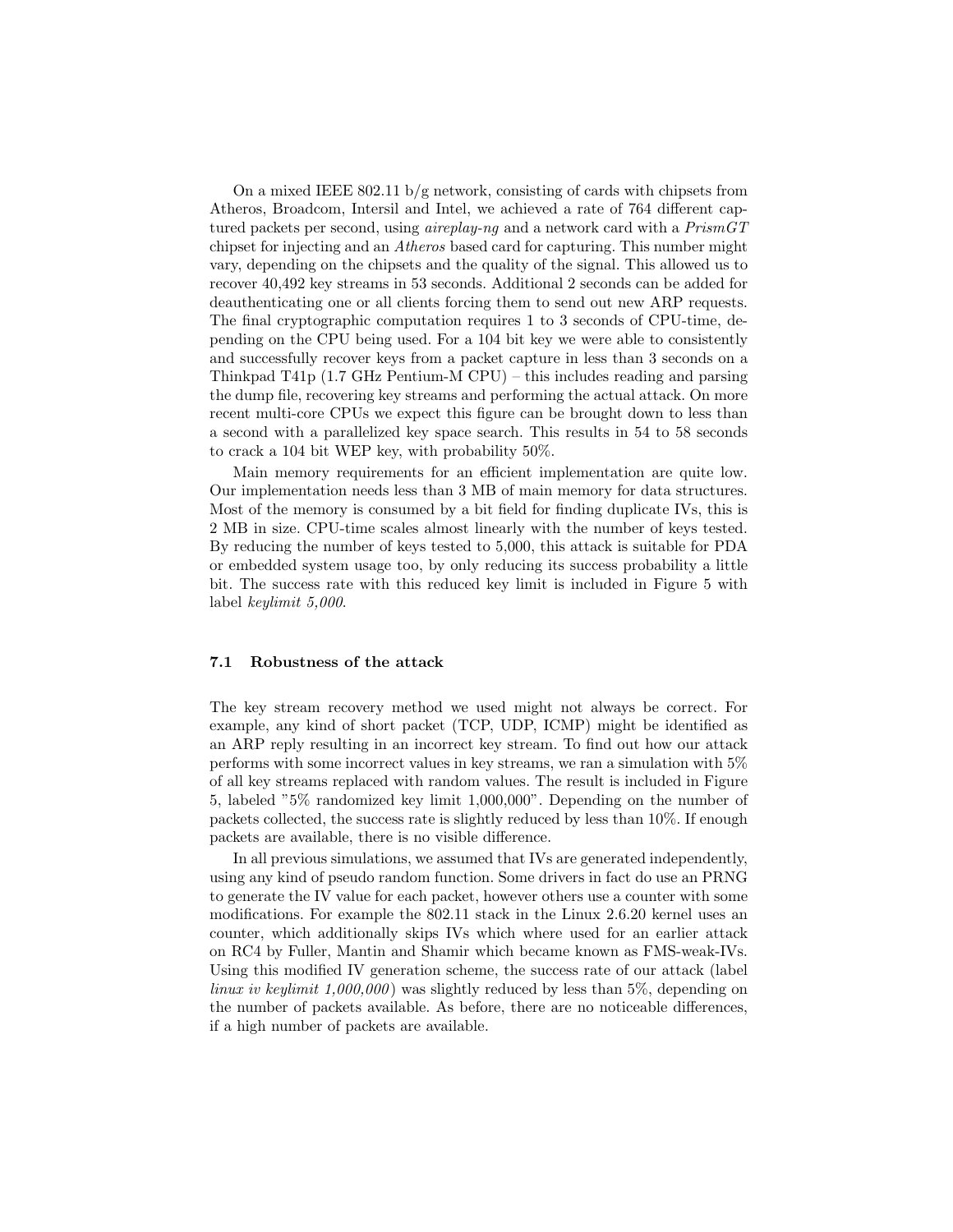## 8 Related and further work

After we made a draft of this paper available on the IACR's Cryptology ePrint Archive in early April 2007, other researchers published similar analyses. Subhamoy Maitra and Goutam Paul gave an independent analysis [10] of Klein's attack with results similar to our multiple key bytes extension. Additionally, they found new correlations in RC4 independent of Klein's analysis.

Vaudenay and Vuagnoux presented a similar attack at SAC2007 [17], which additionally makes use of the fact that the RC4 key is stretched to 256 bytes by repeating it. The same trick was discovered by Ohigashi, Ozasa, Fujikawa, Kuwadako and Morii [12], who developed an improved version of our attack. Vaudenay and Vuagnoux additionally make use of a modified FMS attack, to improve their results. Still ongoing research of Ohigashi, Ozasa, Fujikawa, Kuwadako and Morii is expected to halve the number of packets needed for similar success rates as ours [11].

# 9 Conclusion

We have extended Klein's attack on RC4 and have applied it to the WEP protocol. Our extension consists in showing how to determine key bytes independently of each other and allows us to dramatically decrease the time complexity of a brute force attack on the remaining key bytes. We have carefully analyzed cases in which a straightforward extension of Klein's attack will fail and have shown how to deal with these situations.

The number of packets needed for our attack is so low that opportunistic attacks on this security protocol will be most probable. Although it has been known to be insecure and has been broken by a key-recovery attack for almost 6 years, WEP is still seeing widespread use at the time of writing this paper. While arguably still providing a weak deterrent against casual attackers in the past, the attack presented in this paper greatly improves the ease with which the security measure can be broken and will likely define a watershed moment in the arena of practical attacks on wireless networks.

## References

- 1. Andrea Bittau, Mark Handley, and Joshua Lackey. The final nail in WEP's coffin. In IEEE Symposium on Security and Privacy, pages 386–400. IEEE Computer Society, 2006.
- 2. Nikita Borisov, Ian Goldberg, and David Wagner. Intercepting mobile communications: the insecurity of 802.11. In ACM MobiCom 2001, pages 180–189. ACM Press, 2001.
- 3. Rafik Chaabouni. Break WEP faster with statistical analysis. Technical report, EPFL, LASEC, June 2006. http://lasecwww.epfl.ch/pub/lasec/doc/cha06. pdf.
- 4. Stefan Dörhöfer. Empirische Untersuchungen zur WLAN-Sicherheit mittels Wardriving. Diplomarbeit, RWTH Aachen, September 2006. (in German).